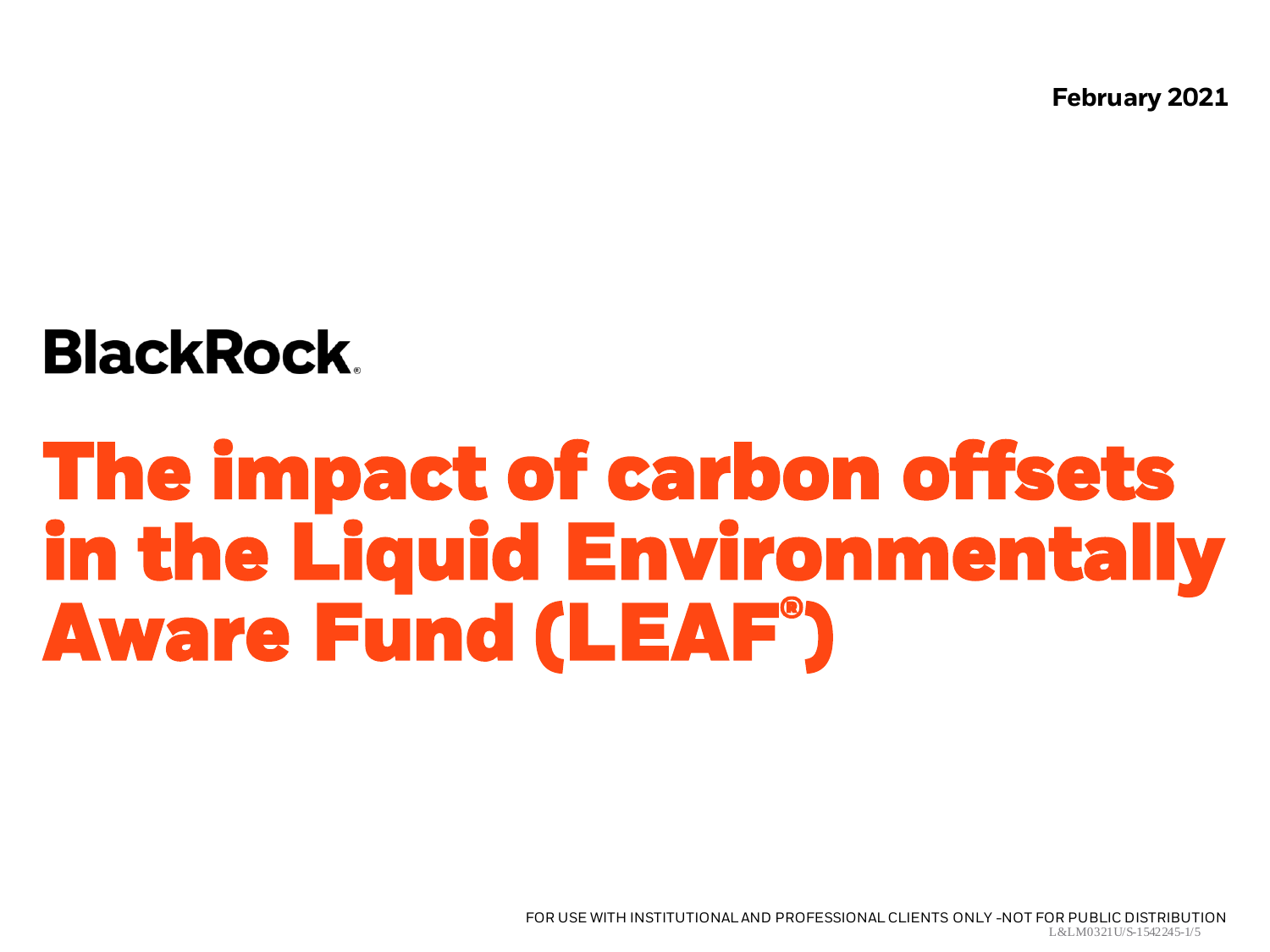## **Understanding carbon offsetting**

**One of the most common ways to take action for a better environmental future is by financing the reduction of greenhouse gasses or other environmental projects via carbon offsets.** 

| <b>What is</b>              | The reduction in emissions of one metric ton                                                                                                                                                                                                                                                                                                                                                                                                                             | These offsets come in many forms, |
|-----------------------------|--------------------------------------------------------------------------------------------------------------------------------------------------------------------------------------------------------------------------------------------------------------------------------------------------------------------------------------------------------------------------------------------------------------------------------------------------------------------------|-----------------------------------|
| carbon                      | of carbon dioxide or other greenhouse gases                                                                                                                                                                                                                                                                                                                                                                                                                              | including renewable energy        |
| offsetting?                 | from the environment                                                                                                                                                                                                                                                                                                                                                                                                                                                     | projects and reforestation        |
| <b>How does</b><br>it work? | <b>Certified Emission Reduction</b> (CER) is one of the global processes that has been established for<br>$\bullet$<br>carbon offsetting. CER units may be purchased and retired via an authorized registry and are issued<br>for projects registered under the Clean Development Mechanism (CDM).<br>An organization called The World Bank, as trustee for the Adaptation Fund <sup>1</sup> , sells CERs for use as<br>emission reduction credits on verified projects. |                                   |
| <b>How is</b>               | Using a portion of the net revenue from the <b>BlackRock Liquid Environmentally Aware Fund</b>                                                                                                                                                                                                                                                                                                                                                                           |                                   |
| <b>BlackRock</b>            | (LEAF) and the BlackRock Wealth Liquid Environmentally Aware Fund (WeLEAF), BlackRock                                                                                                                                                                                                                                                                                                                                                                                    |                                   |
| <b>LEAF</b> and             | intends to purchase CER units annually through the Adaptation Fund.                                                                                                                                                                                                                                                                                                                                                                                                      |                                   |
| <b>WeLEAF</b>               | Each year, the CER units purchased are applied to multiple projects carefully selected by a                                                                                                                                                                                                                                                                                                                                                                              |                                   |
| involved?                   | BlackRock committee and deemed to be in support of a better environmental future.                                                                                                                                                                                                                                                                                                                                                                                        |                                   |

The above represents an overview of the carbon offsetting process utilized by the LEAF and WeLEAF funds. <sup>1</sup> The Adaptation Fund is a Designated Operational Entity under the rules of the Kyoto Protocol.

#### **BlackRock.**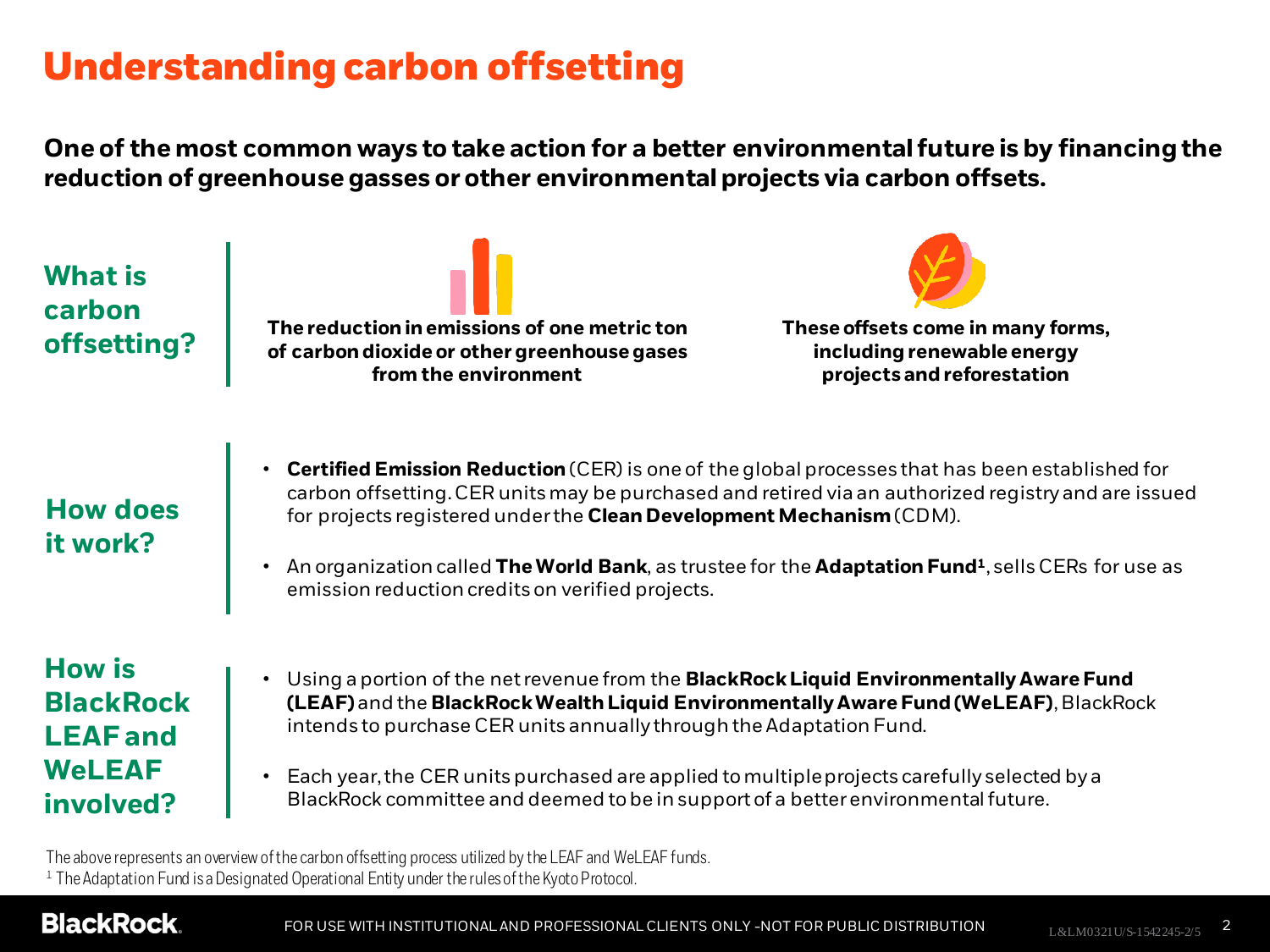## **How investments in LEAF impact the environment**



<sup>1</sup> The carbon credits retired by BlackRock's LEAF series are held and overseen by the Swiss Emissions Trading Registry and reported by them to the United Nations under the Kyoto protocol. For illustrative purposed only. This process applies to both the LEAF and WeLEAF funds.

#### **BlackRock**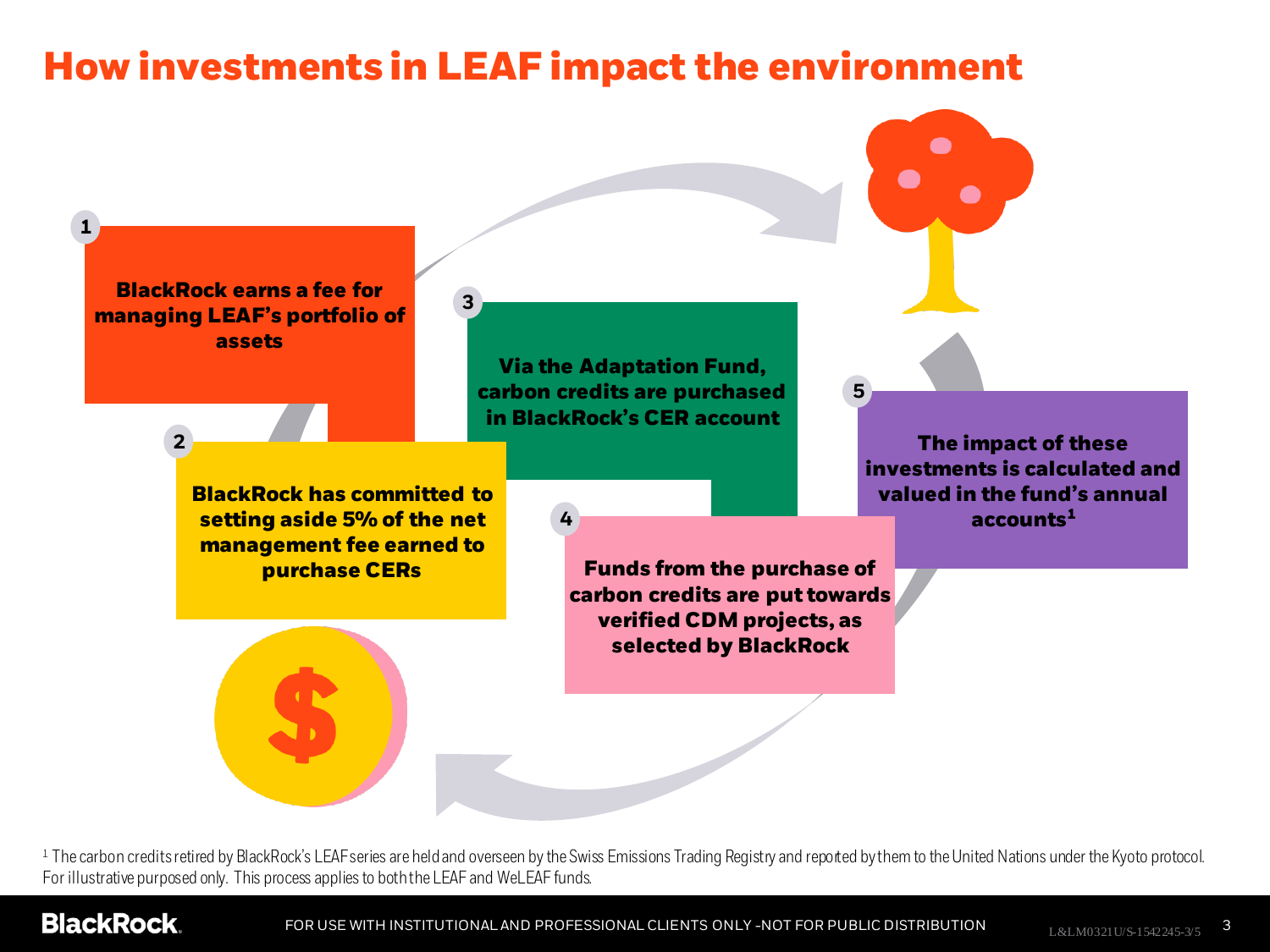## **Measuring the impact: U.S. LEAF and WeLEAF**

**3 projects selected from 2019-2020** 



<sup>1</sup> As of April 30 2021-September 31 2020.

<sup>2</sup> Based on estimates provided by the United States Environmental Protection Agency as of January 31 2021.

For illustrative purposed only.

#### **BlackRock.**